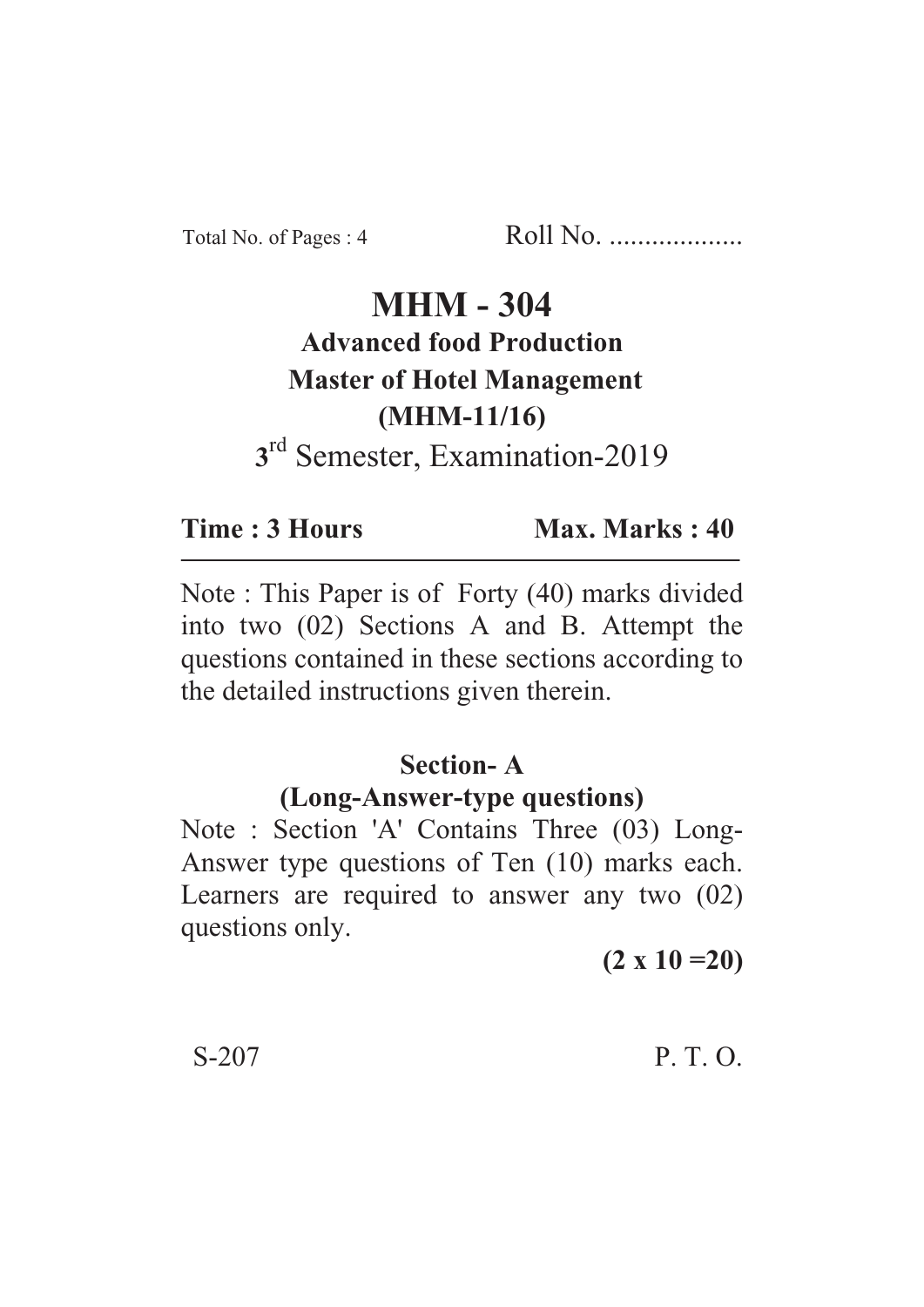- 1. Draw the neat and clean Hierarchy of Kitchen Stewarding Department. Write down the duties and responsibility of kitchen stewarding.
- 2. Write down the composition of meat and draw neat and clean pictures of Meat cuts.
- 3. Write a note on Chinese cuisine. Write down two recipes from Chinese Cuisine with region.

#### **Section - B**

### **(Short-Answer-Type questions)**

Note : Section 'B' contains six (06) Short- answer type questions of Five (05) marks each. Learners are required to answer any Four (04) questions only.

**(4x5=20)**

S-207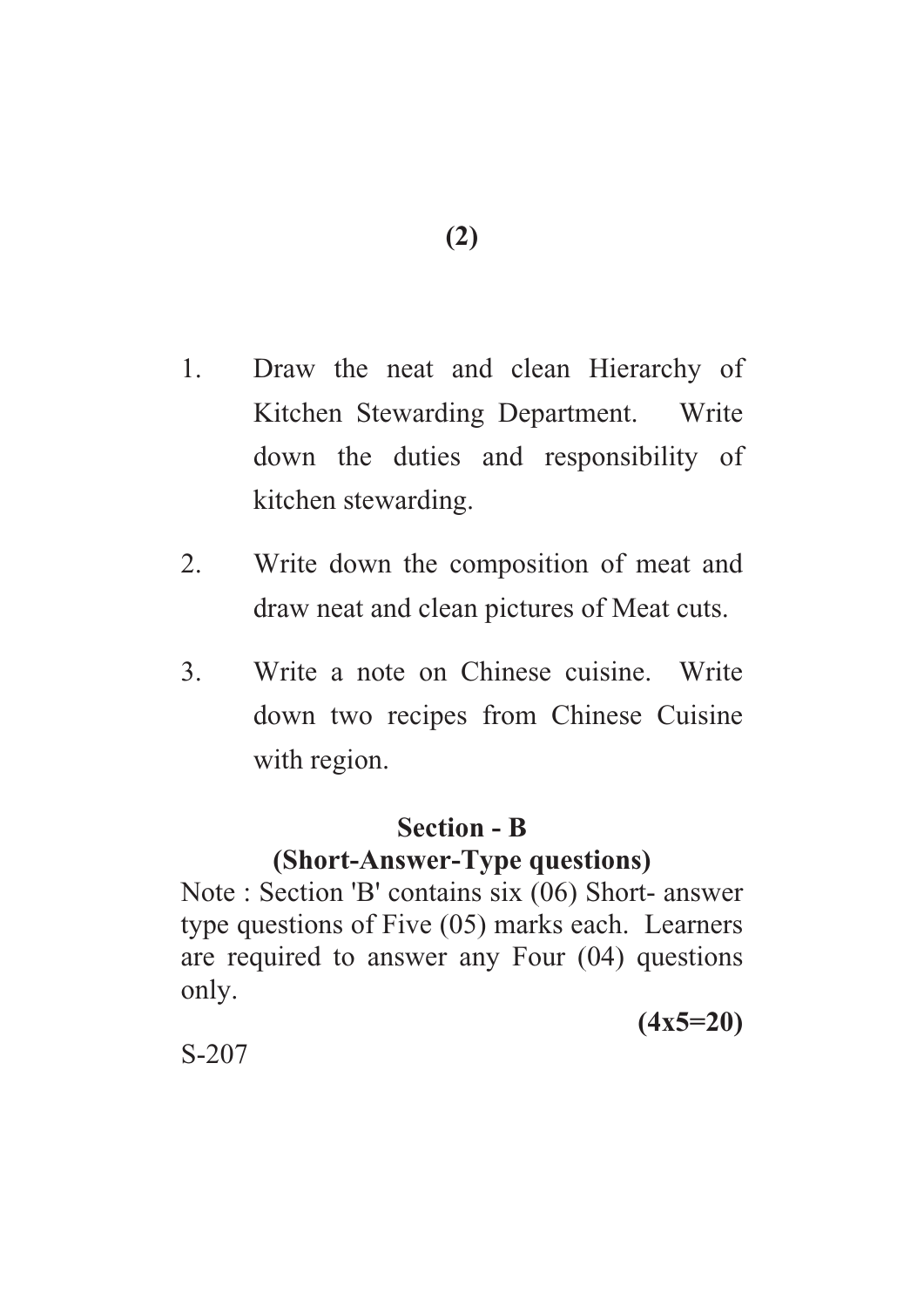- 1. What do you mean by Stock? Write in detail about the different types of stock with recipe.
- 2. Draw the neat and clean pictures of different types of Fish Cuts. And write about two methods of fish preparation with process.
- 3. Write down the classification of poultry. Define the cuts of Chicken with the help of picture.
- 4. Define the functions of larder department. Write the duties and responsibilities of *Garde Manger*.

S-207 P. T. O.